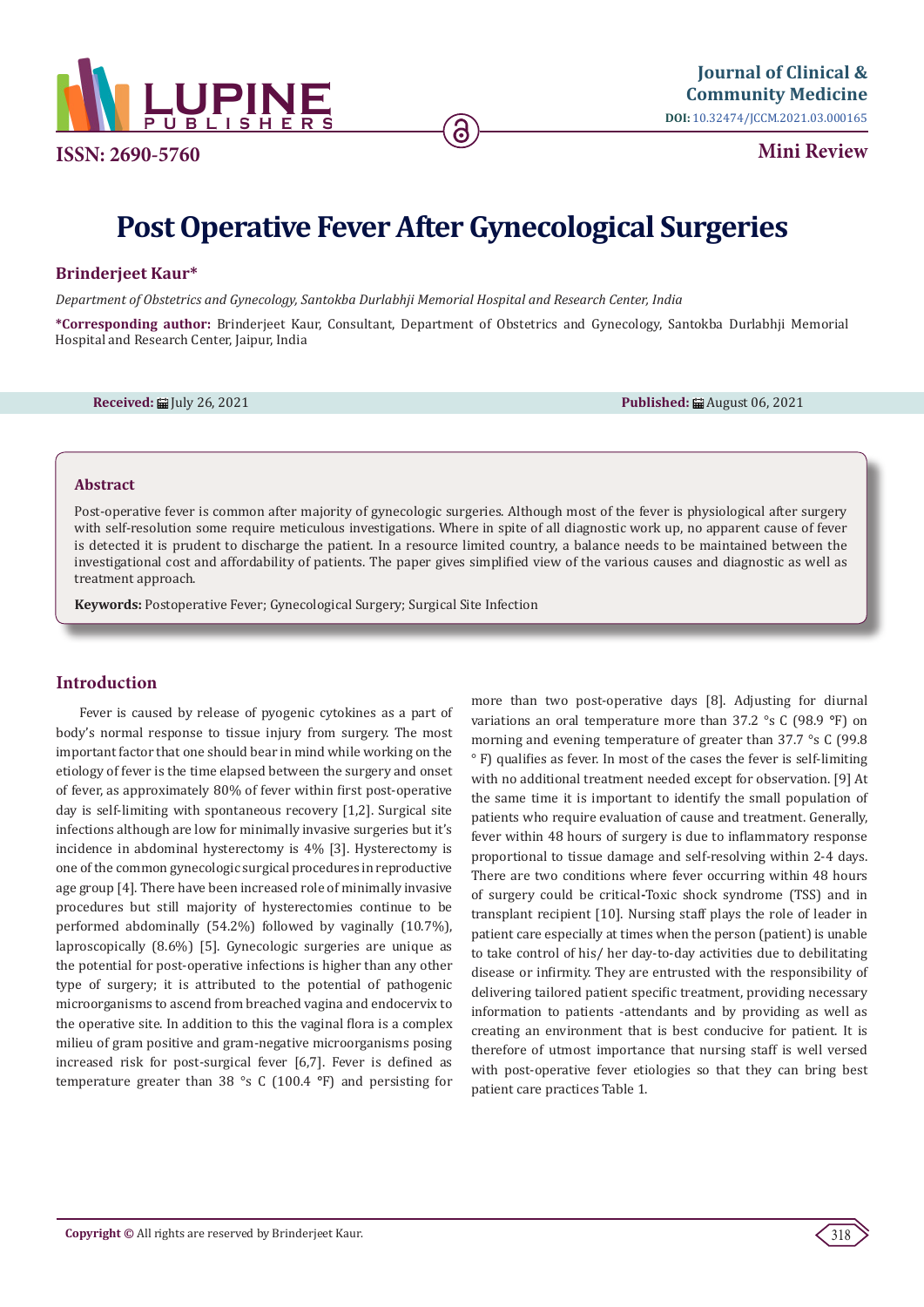**Table 1:** The most common causes of post-operative fever according to the timeline.

| <b>Time period</b>    | Cause                                                                                                                                                                               |
|-----------------------|-------------------------------------------------------------------------------------------------------------------------------------------------------------------------------------|
| 0-48 hours            | Inflammatory response to surgery                                                                                                                                                    |
|                       | Suture reaction                                                                                                                                                                     |
|                       | Malignant hyperthermia                                                                                                                                                              |
|                       | Blood transfusion reaction                                                                                                                                                          |
|                       | Traumatic cause - Hematoma                                                                                                                                                          |
|                       | Vascular cause-Post operative Myocardial infarction (Rare in gynecologic surgery)                                                                                                   |
|                       | Drugs-Heparin, Phenytoin, Procainamide, Thiazide, Allopurinol, Furosemide, Iodides, Hydroxyurea, Sulbactum antiniotics, Cephalo-<br>sporins, Rifampin, Vancomycin, Fluoroquinolones |
| >48 hours-7<br>days   | Infectious                                                                                                                                                                          |
|                       | Surgery wound cellulitis                                                                                                                                                            |
|                       | Invasive access - Urinary tract infection, Pneumonia,                                                                                                                               |
|                       | Blood products induced infection-Yersinia, Pseudomonas, Staphylococcus, Salmonella, Enterococcus, Clostridium difficile                                                             |
|                       | Noninfectious                                                                                                                                                                       |
|                       | Adrenal insufficiency                                                                                                                                                               |
|                       | Gout                                                                                                                                                                                |
|                       | Alcohol withdrawal                                                                                                                                                                  |
|                       | Fat embolism                                                                                                                                                                        |
|                       | Atelectasis                                                                                                                                                                         |
|                       | Clostridium difficile                                                                                                                                                               |
| >7 days to 28<br>days | Wound cellulites                                                                                                                                                                    |
|                       | Foreign body reaction                                                                                                                                                               |
|                       | Deep vein thrombosis, pulmonary embolism                                                                                                                                            |
|                       | Acute transplant rejection                                                                                                                                                          |
|                       | Urinary tract infection                                                                                                                                                             |
|                       | Pneumoniae                                                                                                                                                                          |
|                       | Catheter induced infection                                                                                                                                                          |
| >4 weeks              | Infective endocarditis                                                                                                                                                              |
|                       | Rare-Hepatitis, HIV infection, transplant rejection                                                                                                                                 |

# **Risk Factors**

The higher incidence of post-operative fever is seen in patients having uncontrolled diabetes, smoking tendencies, prolonged use of steroids, longer hospital stay and coincidental infections [11]. Every attempt should be made to control diabetes as high glucose levels have been implicated in increased risk of post-operative infections [12,13]. Nasocomial infections could be controlled by avoiding prolonged hospital stay [14,15]. Bacterial vaginosis is also implicated in post-operative infections leading to post-operative fever therefore ore surgical screening for bacterial vaginosis should be done in patients who undergo hysterectomy [16,17]. It is advisable to surgeons to treat bacterial vaginosis with metrinidazole and add it to ampicillin sulbactum if positive results are noted. Single port laparoscopic hysterectomy has lower infection rate than 4 port procedure [18]. The American college of Obstetrics and Gynecologists (ACOG) emphasize on reduction of post-operative surgical infections after gynecologic surgical procedures as these surgeries outnumber any other class of surgeries and are very commonly done worldwide [19]. The safety bundle is organized into four domains: Readiness, Response, Reporting and system learning. Table 2 shows safety bundles for prevention of surgical site infections following major surgery.

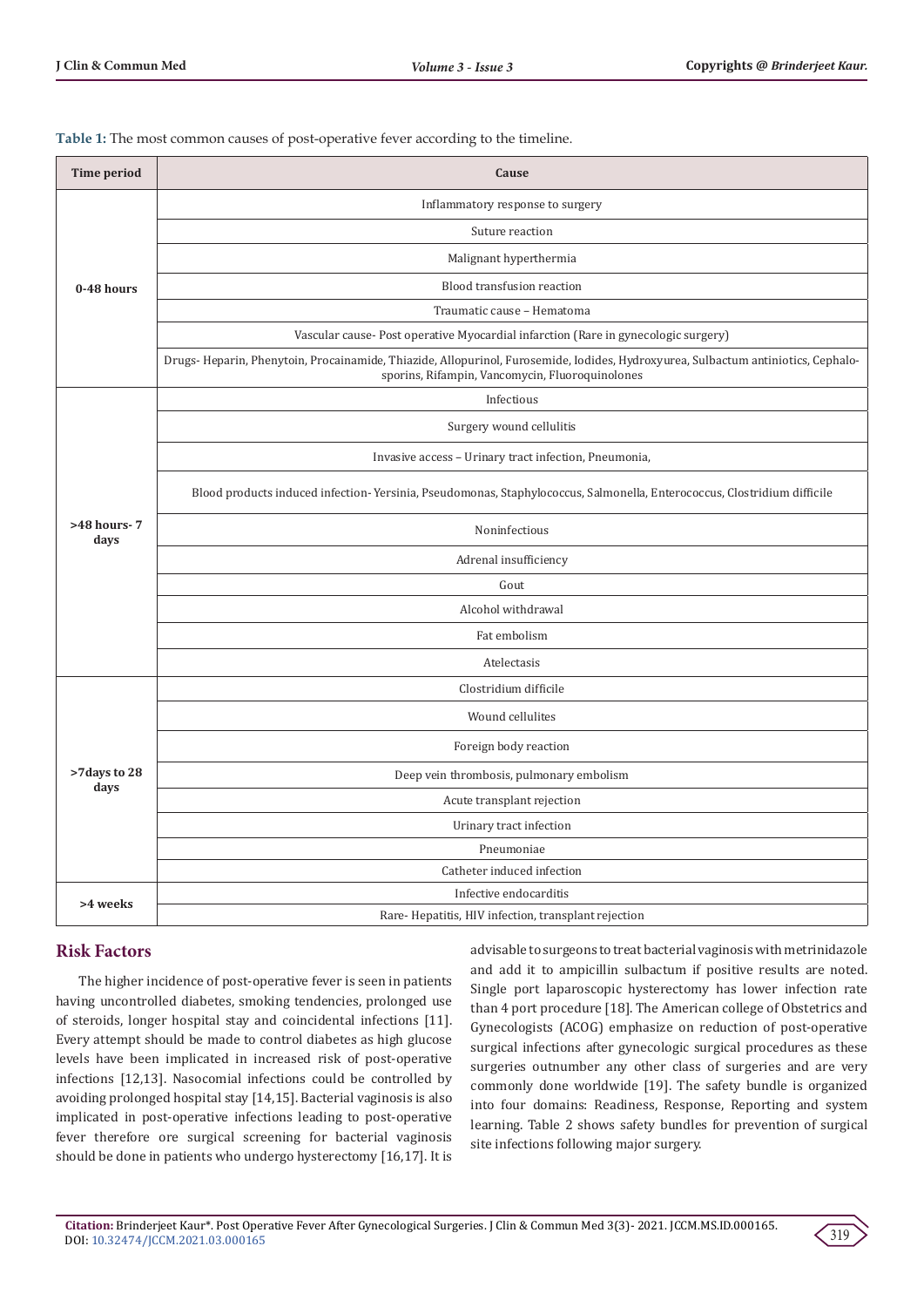| 1. Readiness (Every Facility)                                                                                                                                                   |  |  |  |  |
|---------------------------------------------------------------------------------------------------------------------------------------------------------------------------------|--|--|--|--|
| Establish standard preoperative care instructions and education for women undergoing major gynecologic surgery, including postoperative<br>a.<br>wound care instructions.       |  |  |  |  |
| Develop a system that marking responsibility for every member of the surgical team<br>b.                                                                                        |  |  |  |  |
| Establish standards for temperature regulation with regard to: Ambient operating room temperature and Patient normothermia<br>C.                                                |  |  |  |  |
| Standardize the selection and timing of administration of prophylactic antibiotics, ideally using order sets or checklists<br>d.                                                |  |  |  |  |
| Establish standard on appropriate skin preparation, both preoperatively and postoperatively<br>e.                                                                               |  |  |  |  |
| 2. Recognition and Prevention (Every Patient)                                                                                                                                   |  |  |  |  |
| Assess patient risk preoperatively for surgical site infection using the following criteria:                                                                                    |  |  |  |  |
| Blood glucose level<br>a.                                                                                                                                                       |  |  |  |  |
| Body mass index<br>b.                                                                                                                                                           |  |  |  |  |
| Immunodeficiency<br>c.                                                                                                                                                          |  |  |  |  |
| Methicillin-resistant Staphylococcus aureus status<br>d.                                                                                                                        |  |  |  |  |
| Nutritional status<br>e.                                                                                                                                                        |  |  |  |  |
| f.<br>Smoking status                                                                                                                                                            |  |  |  |  |
| 3. Response (Every Case)                                                                                                                                                        |  |  |  |  |
| Develop intra operative "Timeouts" to address antibiotic dosage, timing, prophylaxis issues, and patient-specific issues<br>a.                                                  |  |  |  |  |
| Reassess patient risk for surgical site infection based on length of surgery, potential bowel incision, vaginal contamination, and amount of<br>b.<br>blood loss                |  |  |  |  |
| Provide postoperative care instructions and education to women undergoing major gynecologic surgery (such as hysterectomy) and family<br>c.<br>members or other support persons |  |  |  |  |
| Reporting and Systems Learning (Every Facility)<br>d.                                                                                                                           |  |  |  |  |
| Establish a culture of huddles for high-risk patients<br>e.                                                                                                                     |  |  |  |  |
| Create system to analyze and report surgical site infection data<br>f.                                                                                                          |  |  |  |  |
| Monitor outcomes and process metrics<br>g.                                                                                                                                      |  |  |  |  |
| Actively collect and share physician-specific surgical site infection data with all surgeons as part of their ongoing professional practice evalu-<br>h.<br>ation               |  |  |  |  |
| i.<br>Standardize a process to actively monitor and collect surgical site infection data with post discharge follow-up                                                          |  |  |  |  |

# **Team Effort**

Prevention of surgical site infection is responsibility of each and every member of Perioperative team which includes surgeon, anesthesia provider, nurse(s) and other members of team. It is always in the best interest of patient that they are provided with clear, crisp instructions in writing pertaining to skin preparation, cleansing solutions and prophylactic antibiotics. Anesthesia providers should ensure that the patient receives antibiotics in timely manner as well as intra operative glycemic control and maintenance of normothermia during surgery. The role of antibiotic prophylaxis was first emphasized by Burke et al. [20]. The surgical care improvement teams have suggested prophylactic antibiotic administration within 60 minutes before surgical incision. For antibiotics that are given by slow infusion 120 minutes prior to surgical incision was recommended [21]. A multicenter study by Steinberg et al. [22] in 2009 examined the relationship between timing of antibiotic dosing and surgical site infection. They suggested that antibiotics can be primed (0-30 min) before skin incision. In the study by Savage et al. [23] in 2013, it was found that the risk of surgical site infection was 6.3% for procedures under 1 hour and for procedures lasting 2 hours the risk increased to 28%. Therefore, antibiotics should be dosed for longer surgical procedures and those with substantial blood loss (blood loss more than 1500 ml). Bratzler et al. [24] in 2013 suggested that antibiotic dosing should be done for one to two times the half-life of drug measured from the time of pre-operative dosing. As far as the choice of antibiotics is concerned it is often recommended that the antibiotic should be based on the type of surgery and wound classification [25]. Cephalosporin is the choice of antibiotics for common abdominal gynecological procedures as they are active against common skin pathogens S aureus and Streptococcus species. In case of penicillin allergy or MRSA infection a modified antibiotic region should be administered and collaboration between anesthesia provider and surgical staff is required to ensure that desired dose is given in an acceptable time. There is lack of compelling evidence from literature as regard to extended duration of antibiotics as prophylaxis in absence of clear medical indications as evidence by studies from

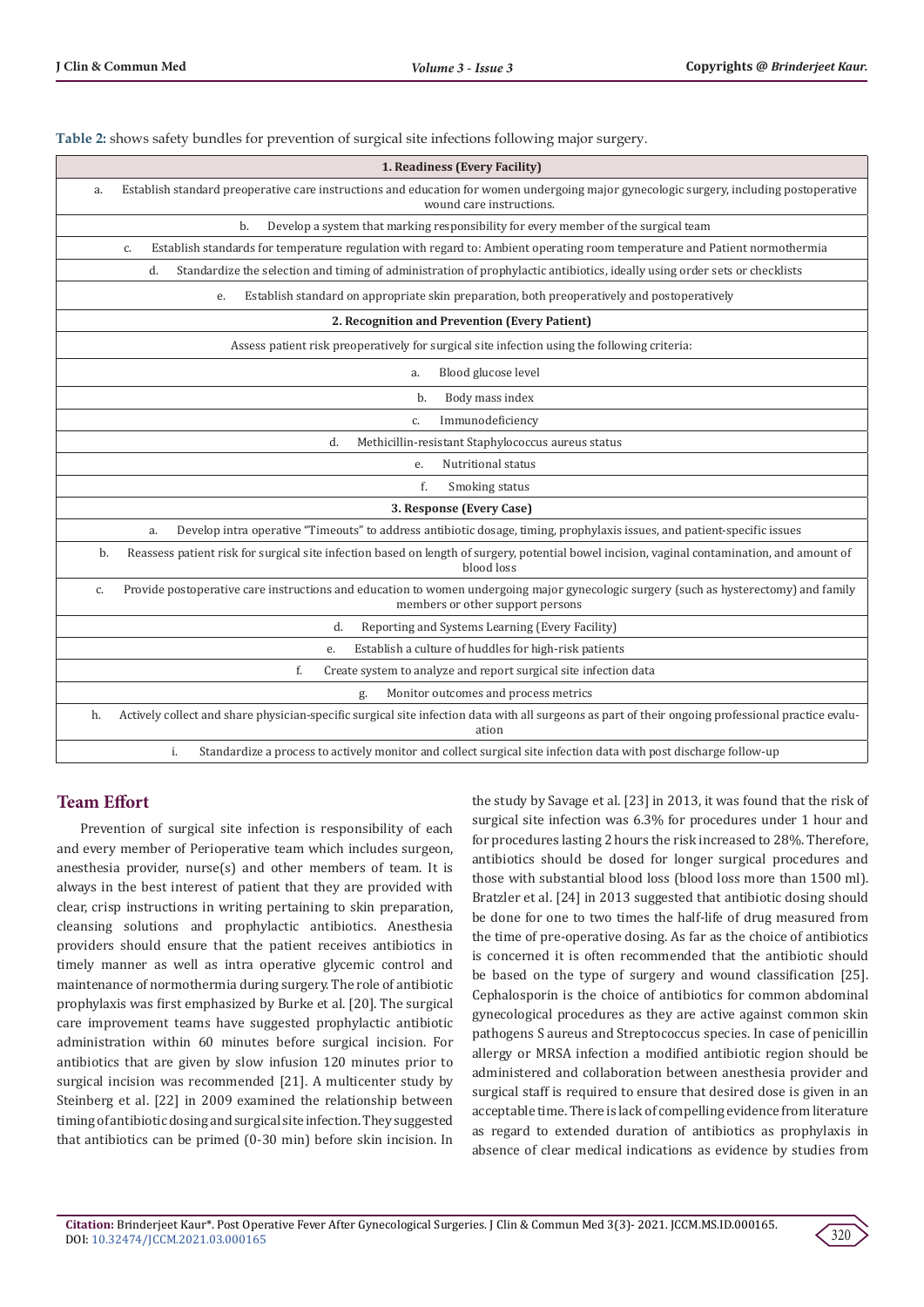Bratzler & Hock et al. [26]. Therefore, all prophylactic antibiotics should be terminated within 24 hours of surgery completion.

## **Normothermia And Thermal Regulation**

A temperature less than 35 °C is hypothermia. Normothermia depends on the type of anesthesia, warming devices and operating room temperature. Propofol and opioids result in impaired thermoregulation [27]. Hypothermia causes vasoconstriction that results in decrease tissue oxygenation leading to impaired immune function [28]. The literature studies reinforce the importance of preservation of normothermia during the operating procedure. Perioperative warming could be achieved by using warm intravenous fluids with or without using a forced air warmer [29] Scott [30] in their study found that by effective normothermia complications like pressure ulcers transfusion reactions and postoperative cardiac events are reduced.

## **Risk Assessment Factors**

#### **Glycemic control**

Hyperglycemia in postoperative period in a non-diabetic patient causes risk of surgical site infection [31]. Al Niami et al. [32] in 2015 in their study in gynecological malignancies found that post 24-hour glycemic control lowered the surgical site infection rate by 35%. Surgical stress and preoperative anxiety may also contribute to impaired glycemic control during surgery and therefore needs to be addressed timely.

### **Obesity**

Abdominal hysterectomy in patients with high body mass index poses risk of wound complications [33]. An overnight weight reduction is neither possible non practical solution, but it has been recommended by ACOG practice 2015 [34] to use subcutaneous sutures, talc application or Wound Vacuum home postoperatively to minimize the risk of wound infections.

#### **Nutritional status and immunity**

Daniel [35] in their study have found that well-nourished patients respond and recover well after surgery therefore healthcare providers must not neglect nutritional care of patient both before and after surgery. The use of steroids drugs and disease affecting immunity impair the ability to resist against infections and their occurrence in patients mandates special care by the preoperative team [36]. Preoperative MRSA screening helps in the choice of appropriate antibiotic therapy as illustrated in studies by Kavangh et al. [37].

## **Personal habits**

Sorenson et al. [38] in their study found higher infection rate in smokers 12% against 2% in nonsmokers. A 4-week abstinence from smoking significantly reduces wound infection chances. It is always best to prepare safety checklist by all surgical team members to develop teamwork and timely address the caveats that contribute to surgical site infection. Post-operative instructions to patients and their attendants should be given by the medical care team as they are vital for favorable outcome in terms of surgical site infections. Brief communication between team members monitoring outcome for identifying patients, data collection and active monitoring including post-discharge follow-up are some of the strategies that help the healthcare provider in tackling post-surgical infection.

## **The Work Up**

The main aim of work up is to know the underlying conditions and symptoms that indicate towards an etiology unrelated to postsurgical inflammatory response. The multistep approach including history taking, examination and systemic examination is given below.

- a. Timing and duration of invasive catheterization and intubation should be noted.
- b. Identify anesthetic medications and blood products used during and immediate after surgery.
- c. Pre-operative antibiotic prophylaxis.
- d. Drug history.
- e. Personal history of alcohol withdrawal, hyperthyroidism, underlying malignancy and pheochromocytoma indicated noninfectious etiology of fever.
- f. Breathlessness with pleuritic pain and hemoptysis may be due to pleural effusion. Nasal discharge may indicate sinusitis; leg swelling may indicate DVT and should prompt diagnostic testing for d-Dimer.
- g. Severe newly onset abdominal pain may indicate postoperative complications like peritonitis. Pain in suprapubic area indicates UTI.
- h. In rare instances stress of surgery may indicate an exacerbation of gout or pseudo gout manifesting as joint pain and swelling.
- i. Infections are likely cause of fever beyond 2 post-operative days.
- j. It is rare in gynecological surgery to have meningitis, ottitis media, cavernous sinus thrombosis or fat embolism (Table 3).

It is appropriate here to remember the mnemonic for post operative fever for remembering the most common causes [39,40]. Five 'W' s

- a) Wind- Atelectasis
- b) Water- UTI
- c) Walking- Deep vein thrombosis
- d) Wound
- e) Womb

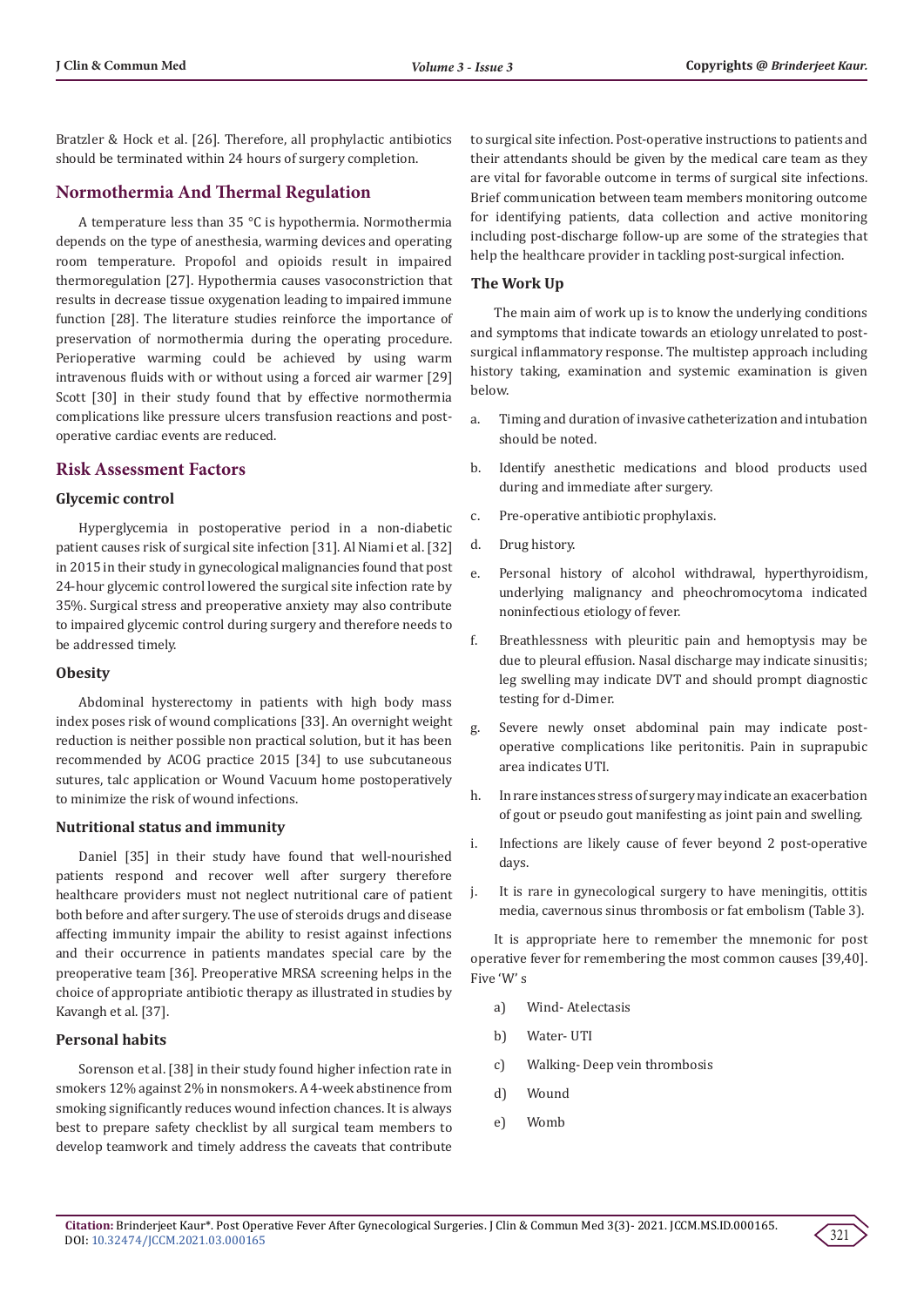**Table 3:** Depicts the choice of investigations available.

| Hematological Investigations | Complete Blood count (CBC)  |
|------------------------------|-----------------------------|
|                              | d-Dimer                     |
|                              | Liver function test         |
| Biochemistry investigations  | Serum Urea, Creatinine      |
|                              | Serum Amylase & Lipase      |
|                              | Serum Cortisol & ACTH       |
|                              | Thyroid profile-TSH, T3, T4 |
| Viral markers                | Hepatitis A, B & C          |
| Routine urine examination    |                             |
| Routine stool examination    |                             |
| Culture                      | Blood, Urine, Wound site    |
| Radiological investigations  | X Ray chest                 |
|                              | Sonography abdomen          |
|                              | CT Abdomen & Pelvis         |
| ECG                          |                             |

# **Treatment**

# **Antipyretics**

adverse gastrointestinal symptoms and platelet dysfunction defects [41]. Paracetamol is safe in adults for fever treatment [42].

The use of antipyretics as standing order to treat fever should be discouraged as it masks other symptoms that are useful and critical for evaluation of cause of fever. Aspirin and paracetamol remain the mainstay of treatment. Oral aspirin and NSAIDS might produce

**Ionotropic and respiratory support**

In situations of systemic infections leading to sepsis and shock like state – ionotropic support like adrenaline, dobutamine should be used. Seriously ill patients with poor lung perfusion and oxygenation should be provided with respiratory support.

**Table 4:** Recommended antibiotic treatment for post-operative gynecological surgery [43].

| <b>Type of Procedure</b>          | <b>Recommended Agents</b>                                                      | <b>Alternative Agents</b>                                                                                                                             |
|-----------------------------------|--------------------------------------------------------------------------------|-------------------------------------------------------------------------------------------------------------------------------------------------------|
| Hysterectomy                      | Cefazolin, cefotetan, cefoxitin, or<br>ampicillin-sulbactam                    | Clindamycin or vancomycin + aminoglycoside<br>or aztreonam alone; or fluoroquinolone alone<br>or metronidazole + aminoglycoside or<br>fluoroquinolone |
| Laparoscopic procedure, Low risk  | None                                                                           | None                                                                                                                                                  |
| Laparoscopic procedure, High risk | Cefazolin, cefoxitin, cefotetan,<br>ampicillin-sulbactam                       | Clindamycin or vancomycin + aminoglycoside or aztreonam alone; or<br>fluoroquinolone alone or metronidazole + aminoglycoside or Fluoro-<br>quinolone  |
| Clean-contaminated cancer surgery | Cefazolin + metronidazole, cefuroxime<br>+ metronidazole, ampicillin-sulbactam | Clindamycin                                                                                                                                           |

# **Antibiotic therapy**

Antibiotics if possible should be given after culture and sensitivity and in case of prophylactic antibiotics the choice to be governed by the nature of surgery and patient factors. Table 4 highlights the antibiotic therapy for gynecological surgeries.

## **Fluid resuscitation**

Septic shock is a dreaded complication following infections. It is advisable to maintain adequate plasma volume by using gelatin, crystalloids, blood/ blood product transfusion and starch solutions.

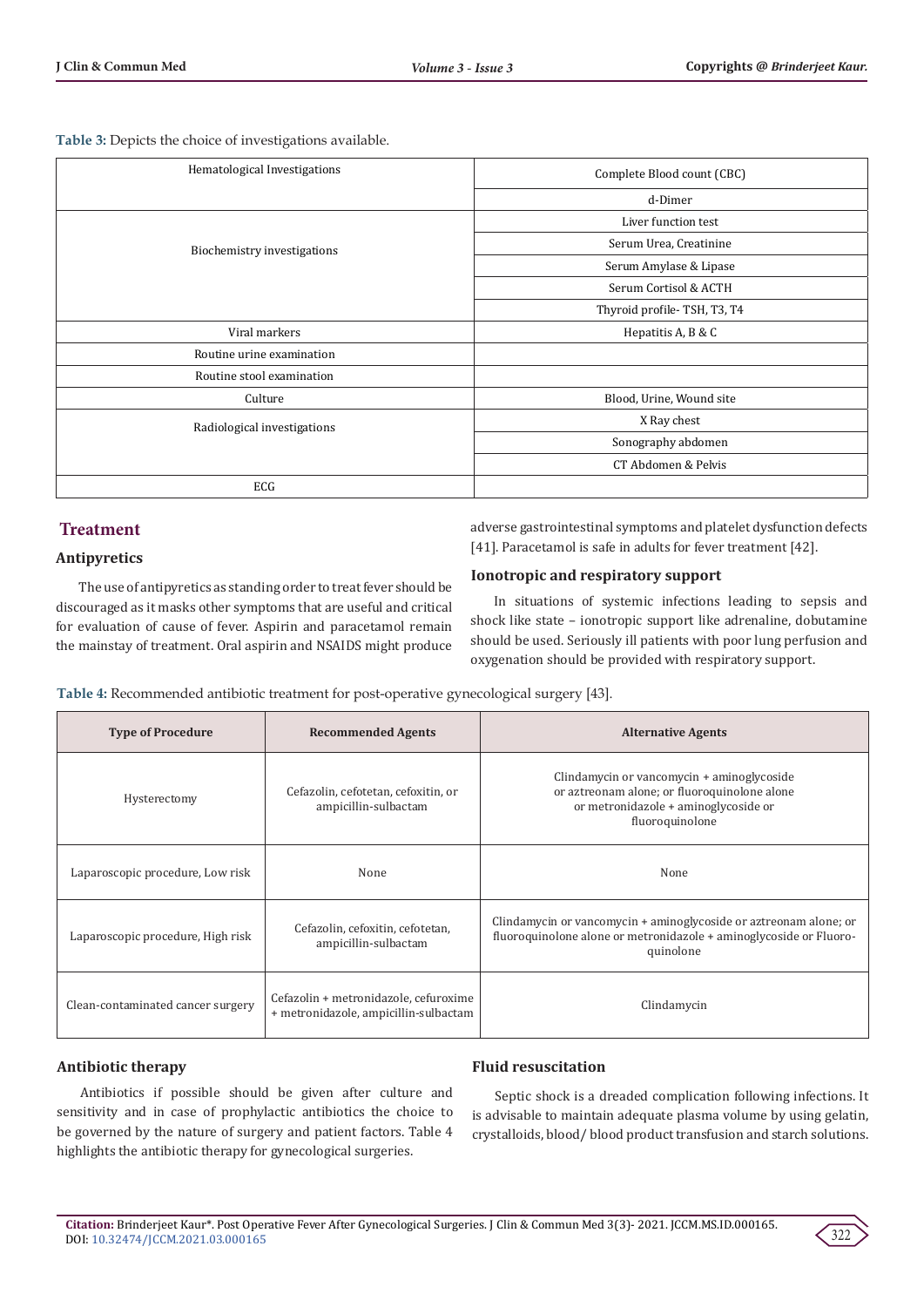## **Surgical options**

Elimination of source of infection by drainage of pus or excision of diseased organ could sometimes be undertaken for controlling infection.

# **Conclusion**

It is of paramount importance that post-operative fever is evaluated, infectious cause if any promptly treated. An aggressive approach for finding the cause of post-operative fever should be balanced against the choice of investigations and cost benefit ratio as most of the post-operative fevers resolve automatically. In the era of evidenced based medicine, it is critical that every investigation offered to patient and done finds rationale as per the literature reviews.

# **Conflict of Interest:** Nil

# **Sources of Funding:** Nil

## **References**

- 1. Fry D (2002) Surgical infection. In: O'Leary J, editor. The physiologic basis of surgery. 3rd edition. Philadelphia: Lippincott Williams & Wilkins pp. 218-257.
- 2. [Wortel CH, van Deventer SJ, Aarden LA,](https://pubmed.ncbi.nlm.nih.gov/7690162/) N J Lygidakis, H R Büller, et al [\(1993\) Interleukin-6 mediates host defense responses induced by](https://pubmed.ncbi.nlm.nih.gov/7690162/) [abdominal surgery. Surgery 114\(3\): 564-570.](https://pubmed.ncbi.nlm.nih.gov/7690162/)
- 3. [Mahdi H, Goodrich S, Lockhart D, Robert De Bernardo, Mehdi Moslemi](https://pubmed.ncbi.nlm.nih.gov/24768957/) [Kebria \(2014\) Predictors of surgical site infection in women undergoing](https://pubmed.ncbi.nlm.nih.gov/24768957/) [hysterectomy for benign gynecologic disease: a multicenter analysis](https://pubmed.ncbi.nlm.nih.gov/24768957/) [using the National Surgical Quality Improvement Program data. J Minim](https://pubmed.ncbi.nlm.nih.gov/24768957/) [Invasive Gynecol 21\(5\): 901-909.](https://pubmed.ncbi.nlm.nih.gov/24768957/)
- 4. [Whiteman M K, Hillis S D, Jamieson D J, Morrow B, Podgornik M N, et al](https://www.ajog.org/article/S0002-9378(07)00679-5/fulltext) [\(2008\). Inpatient hysterectomy surveillance in the United States, 2000–](https://www.ajog.org/article/S0002-9378(07)00679-5/fulltext) [2004. American Journal of Obstetrics and Gynecology 198\(1\): 34.E1-34.](https://www.ajog.org/article/S0002-9378(07)00679-5/fulltext) [E7.](https://www.ajog.org/article/S0002-9378(07)00679-5/fulltext)
- 5. [Wright J T, Herzog T J, Tsui J, Ananth C V, Lewin S N, et al \(2013\)](https://pubmed.ncbi.nlm.nih.gov/23969789/) [Nationwide trends in the performance of inpatient hysterectomy in the](https://pubmed.ncbi.nlm.nih.gov/23969789/) [United States. Obstetrics & Gynecology 122\(2 part 1\): 233-241.](https://pubmed.ncbi.nlm.nih.gov/23969789/)
- 6. [James RC, MacLeod CJ \(1961\) Induction of staphylococcal infections in](https://pubmed.ncbi.nlm.nih.gov/13789320/) [mice with small inocula introduced on sutures. Br J Exp Pathol 42\(3\):](https://pubmed.ncbi.nlm.nih.gov/13789320/) [266-277.](https://pubmed.ncbi.nlm.nih.gov/13789320/)
- 7. [Altemeier WA, Culbertson WR, Hummel RP \(1968\) Surgical](https://pubmed.ncbi.nlm.nih.gov/5640439/) [considerations of endogenous infections-sources, types, and methods of](https://pubmed.ncbi.nlm.nih.gov/5640439/) [control. Surg Clin North Am 48\(1\): 227-240.](https://pubmed.ncbi.nlm.nih.gov/5640439/)
- 8. Mackowiak PA (2000) Fever. In: Principles and Practice of Infectious Diseases, 5th edition. Mandell GL, Bennett JE, Polin R, eds. Philadelphia: Churchill Livingstone: Philadelphia pp. 604-621.
- 9. [Garibaldi RA, Brodine S, Matsumiya S, M Coleman \(1985\) Evidence for](https://pubmed.ncbi.nlm.nih.gov/3847403/%5d) [the non-infectious etiology of early postoperative fever. Infect Control](https://pubmed.ncbi.nlm.nih.gov/3847403/%5d) [6\(7\): 273-277.](https://pubmed.ncbi.nlm.nih.gov/3847403/%5d)
- 10. [Fanning J, Neuhoff RA, Brewer JE, T Castaneda, M P Marcotte, et al \(1998\)](https://pubmed.ncbi.nlm.nih.gov/9972487/) [Frequency and yield of postoperative fever evaluation. Infect Dis Obstet](https://pubmed.ncbi.nlm.nih.gov/9972487/) [Gynecol 6\(6\): 252-255.](https://pubmed.ncbi.nlm.nih.gov/9972487/)
- 11. [Mangram AJ, Horan TC, Pearson M, L C Silver, W R Jarvis \(1999\) Guideline](https://pubmed.ncbi.nlm.nih.gov/10196487/) [for prevention of surgical site infection. Infect Control Hosp Epidemiol](https://pubmed.ncbi.nlm.nih.gov/10196487/) [27\(2\): 247-264.](https://pubmed.ncbi.nlm.nih.gov/10196487/)
- 12. [Jamie W, Duff P \(2003\) Preventing infections during elective C/S and](https://www.researchgate.net/publication/287628830_Preventing_infections_during_elective_CS_and_abdominal_hysterectomy)  [abdominal hysterectomy. Contemp Obstet Gynecol 48\(1\): 60-69.](https://www.researchgate.net/publication/287628830_Preventing_infections_during_elective_CS_and_abdominal_hysterectomy)
- 13. [King JT, Goulet JL, Perkal MF, Ronnie A Rosenthal \(2011\) Glycemic](https://pubmed.ncbi.nlm.nih.gov/21135698/)  [control and infections in patient with diabetes undergoing non cardiac](https://pubmed.ncbi.nlm.nih.gov/21135698/)  [surgery. Ann Surg 253\(1\): 158-165.](https://pubmed.ncbi.nlm.nih.gov/21135698/)
- 14. [Groniker M, Eliasen M, Skov Ettrup LS,](https://pubmed.ncbi.nlm.nih.gov/23799418/) Janne Schurmann Tolstrup, Anne [Hjøllund Christiansen, et al \(2014\) Preoperative smoking status and](https://pubmed.ncbi.nlm.nih.gov/23799418/)  [postoperative complications: a systematic review and meta-analysis.](https://pubmed.ncbi.nlm.nih.gov/23799418/)  [Ann Surg 259\(1\): 52-71.](https://pubmed.ncbi.nlm.nih.gov/23799418/)
- 15. [Bueno Cavanillas, Rodrìguez Contreras R, Delgado Rodriguez M, O](https://pubmed.ncbi.nlm.nih.gov/1783060/)  [Moreno Abril, R López Gigosos, et al \(1991\) Preoperative stay as a risk](https://pubmed.ncbi.nlm.nih.gov/1783060/)  [factor for nosocomial infection. Eur J Epidemiol 7\(6\): 670-676.](https://pubmed.ncbi.nlm.nih.gov/1783060/)
- 16. [Faro C, Faro S \(2008\) Postoperative pelvic infections. Infect Dis Clin](https://pubmed.ncbi.nlm.nih.gov/18954757/)  [North Am 22\(4\): 653-663.](https://pubmed.ncbi.nlm.nih.gov/18954757/)
- 17. [Soper DE, Bump RC, Hurt WG \(1990\) Bacterial vaginosis and](https://pubmed.ncbi.nlm.nih.gov/2403128/)  [trichomoniasis vaginitis are risk factors for cuff cellulitis after abdominal](https://pubmed.ncbi.nlm.nih.gov/2403128/)  [hysterectomy. Am J Obstet Gynecol 163\(3\): 1016-1021.](https://pubmed.ncbi.nlm.nih.gov/2403128/)
- 18. [Li M, Han Y, Feng YC \(2012\) Single-port laparoscopic hysterectomy](https://pubmed.ncbi.nlm.nih.gov/22613433/)  [versus conventional laparoscopic hysterectomy: a prospective](https://pubmed.ncbi.nlm.nih.gov/22613433/)  [randomized trial. J Int Med Res. 40\(2\): 701-708.](https://pubmed.ncbi.nlm.nih.gov/22613433/)
- 19. [Kirkland K B, Briggs J P, Trivette S L, Wilkinson W E, Sexton D J \(1999\) The](https://pubmed.ncbi.nlm.nih.gov/10580621/)  [impact of surgical-site infections in the 1990s: Attributable mortality,](https://pubmed.ncbi.nlm.nih.gov/10580621/)  [excess length of hospitalization, and extra costs. Infection Control and](https://pubmed.ncbi.nlm.nih.gov/10580621/)  [Hospital Epidemiology 20\(11\): 725-730.](https://pubmed.ncbi.nlm.nih.gov/10580621/)
- 20. [Burke J F \(1961\) The effective period of preventive antibiotic action in](https://pubmed.ncbi.nlm.nih.gov/16722001/)  [experimental incisions and dermal lesions. Surgery 50: 161-168.](https://pubmed.ncbi.nlm.nih.gov/16722001/)
- 21. [Berenguer C M, Ochsner M G, Lord S A, Senkowski C K \(2010\) Improving](https://pubmed.ncbi.nlm.nih.gov/20421041/)  [surgical site infections: Using national surgical quality improvement](https://pubmed.ncbi.nlm.nih.gov/20421041/)  [program data to institute surgical care improvement project protocols](https://pubmed.ncbi.nlm.nih.gov/20421041/)  [in improving surgical outcomes. Journal of the American College of](https://pubmed.ncbi.nlm.nih.gov/20421041/)  [Surgeons 210\(5\): 737-741.](https://pubmed.ncbi.nlm.nih.gov/20421041/)
- 22. [Steinberg J P, Braun B I, Hellinger W C, Kusek L, Bozikis, M R, et al](https://pubmed.ncbi.nlm.nih.gov/19561486/)  [\(2009\) Timing of antimicrobial prophylaxis and the risk of surgical site](https://pubmed.ncbi.nlm.nih.gov/19561486/)  [infections: Results from the trial to reduce antimicrobial prophylaxis](https://pubmed.ncbi.nlm.nih.gov/19561486/)  [errors. Annals of Surgery 250\(1\): 10-16.](https://pubmed.ncbi.nlm.nih.gov/19561486/)
- 23. [Savage M W, Pottinger J M, Chiang H Y, Yohnke K R, Bowdler N C,](https://pubmed.ncbi.nlm.nih.gov/23711665/)  [et al \(2013\) Surgical site infections and cellulitis after abdominal](https://pubmed.ncbi.nlm.nih.gov/23711665/)  [hysterectomy. American Journal of Obstetrics and Gynecology 209\(2\):](https://pubmed.ncbi.nlm.nih.gov/23711665/)  [108.e1-10.](https://pubmed.ncbi.nlm.nih.gov/23711665/)
- 24. [Bratzler D W, Dellinger P, Olsen K M, Peri T M, Auwaerter P G, et al \(2013\)](https://pubmed.ncbi.nlm.nih.gov/23327981/)  [Clinical practice guidelines for antimicrobial prophylaxis in surgery.](https://pubmed.ncbi.nlm.nih.gov/23327981/)  [American Journal of Health-System Pharmacy 70\(3\): 195-283.](https://pubmed.ncbi.nlm.nih.gov/23327981/)
- 25. [Sullivan S A, Smith T, Chauhan S, Hulsey T, Vandorsten J P, et al \(2007\)](https://pubmed.ncbi.nlm.nih.gov/17466699/)  [Administration of cefazolin prior to skin incision is superior to cefazolin](https://pubmed.ncbi.nlm.nih.gov/17466699/)  [at cord clamping in preventing postcesarean infectious morbidity:](https://pubmed.ncbi.nlm.nih.gov/17466699/)  [A randomized controlled trial. American Journal of Obstetrics and](https://pubmed.ncbi.nlm.nih.gov/17466699/)  [Gynecology 196\(5\): 455.e1-455.e5.](https://pubmed.ncbi.nlm.nih.gov/17466699/)
- 26. [Bratzler D W, Houck P M \(2005\) Antimicrobial prophylaxis for surgery:](https://pubmed.ncbi.nlm.nih.gov/15820449/)  [An advisory statement for the National Surgical Infection Prevention](https://pubmed.ncbi.nlm.nih.gov/15820449/)  [Project. American Journal of Surgery 189\(4\): 395-404.](https://pubmed.ncbi.nlm.nih.gov/15820449/)
- 27. [Qadan M, Gardner S A, Vitale D S, Lominadze D, Joshua I G, et al \(2009\)](https://pubmed.ncbi.nlm.nih.gov/19561472/)  [Hypothermia and surgery: Immunological mechanisms and current](https://pubmed.ncbi.nlm.nih.gov/19561472/)  [practice. Annals of Surgery 250\(1\): 134-140.](https://pubmed.ncbi.nlm.nih.gov/19561472/)
- 28. [Nguyen N, Yegiyants S, Kaloostian C, Abbas M A, Difronzo L A \(2008\) The](https://pubmed.ncbi.nlm.nih.gov/18942634/)  [Surgical Care Improvement Project \(SCIP\) initiative to reduce infection](https://pubmed.ncbi.nlm.nih.gov/18942634/)  [in elective colorectal surgery:Which performance measures affect](https://pubmed.ncbi.nlm.nih.gov/18942634/)  [outcome? American Journal of Surgery 74\(10\): 1012-1016.](https://pubmed.ncbi.nlm.nih.gov/18942634/)